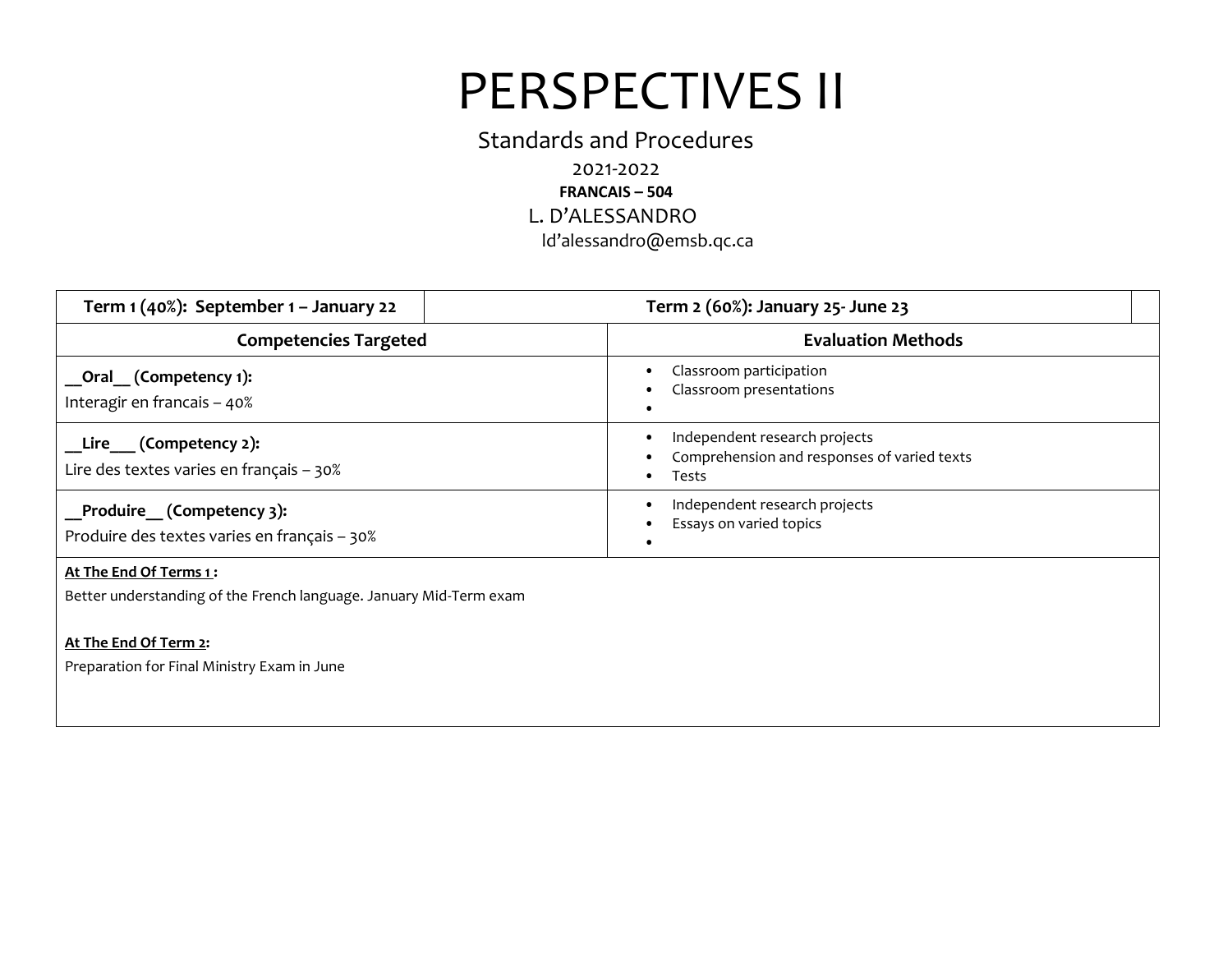### Standards and Procedures

### 2019-2020

### **FRANCAIS – 404**

### L. D'ALESSANDRO & M.TETREAULT

ld'alessandro@emsb.qc.ca

| Term 1 (20%): 4 September – 8 November                                      | Term $2$ (20%): 11 November – 31 January |                                                          | Term $3(60%)$ : $3$ February – 23 June      |
|-----------------------------------------------------------------------------|------------------------------------------|----------------------------------------------------------|---------------------------------------------|
| <b>Competencies Targeted</b>                                                |                                          | <b>Evaluation Methods</b>                                |                                             |
| __Oral__ (Competency 1):<br>Interagir en francais - 40%                     |                                          | Classroom participation<br>Classroom presentations       |                                             |
| Lire (Competency 2):<br>Lire des textes varies en français - 30%            |                                          | Independent research projects<br>Tests                   | Comprehension and responses of varied texts |
| _Produire__ (Competency 3):<br>Produire des textes varies en français - 30% |                                          | Independent research projects<br>Essays on varied topics |                                             |

### **At The End Of Terms 1 & 2:**

Better understanding of the French language. January Mid-Term exam

### **At The End Of Term 3:**

Preparation for Final Board Exam in June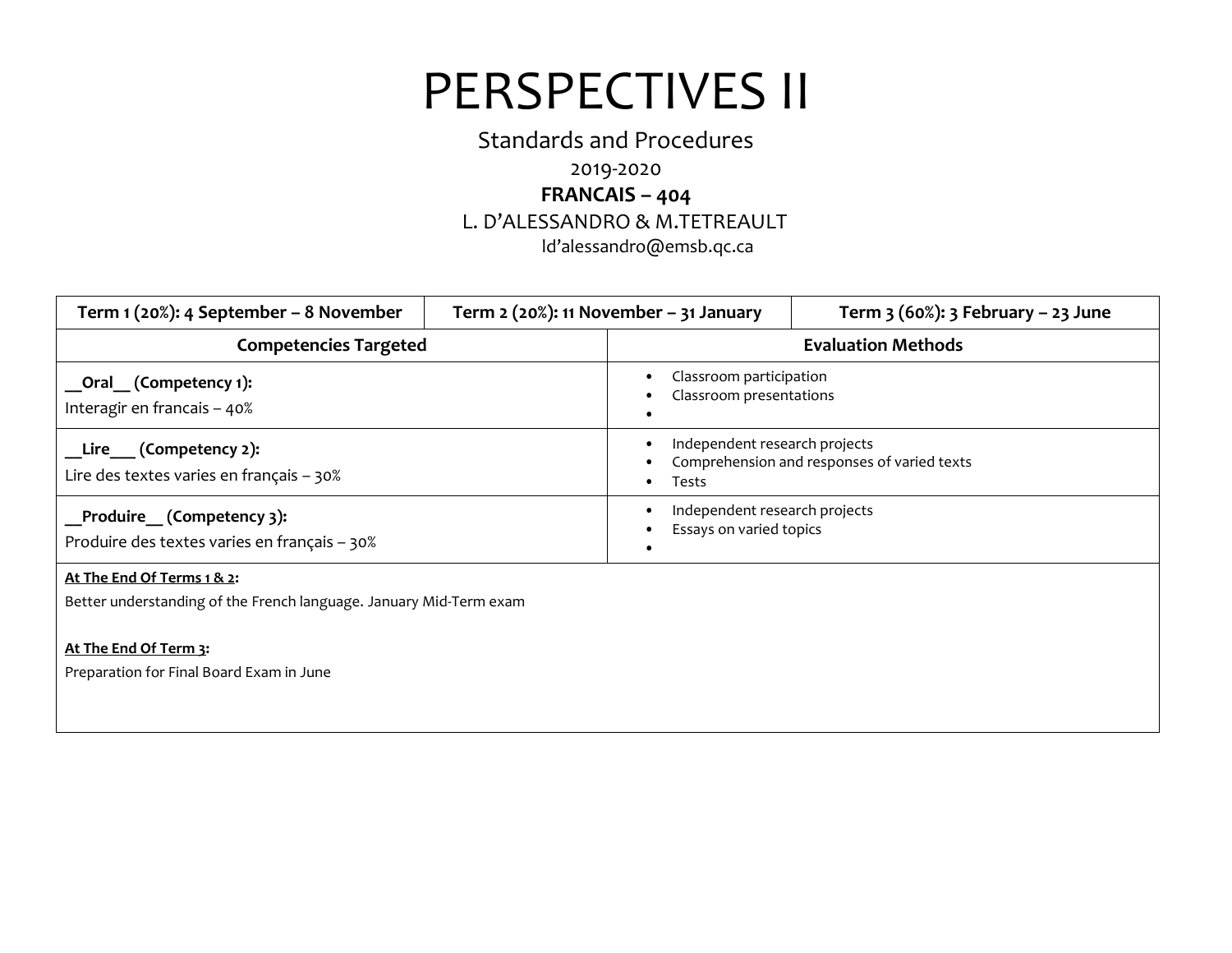Standards and Procedures 2019-2020 **Physical Education 402-502** L. D'ALESSANDRO ld'alessandro@emsb.qc.ca

| Term 1 (20%): 4 September - 8 November                           | Term $2$ (20%): 11 November - 31 January |                           | Term $3(60\%)$ : 3 February – 23 June |  |
|------------------------------------------------------------------|------------------------------------------|---------------------------|---------------------------------------|--|
| <b>Competencies Targeted</b>                                     |                                          | <b>Evaluation Methods</b> |                                       |  |
| (Competency 1):                                                  |                                          | Class participation       |                                       |  |
| Performs movement skills in different physical activity settings |                                          |                           |                                       |  |
| (Competency 2):                                                  |                                          | Class participation<br>٠  |                                       |  |
| Interacts with others in different physical activity settings    |                                          |                           |                                       |  |
| (Competency 3):                                                  |                                          | Class participation       |                                       |  |
| Adopts a healthy, active lifestyle                               |                                          |                           |                                       |  |
|                                                                  |                                          |                           |                                       |  |
|                                                                  |                                          |                           |                                       |  |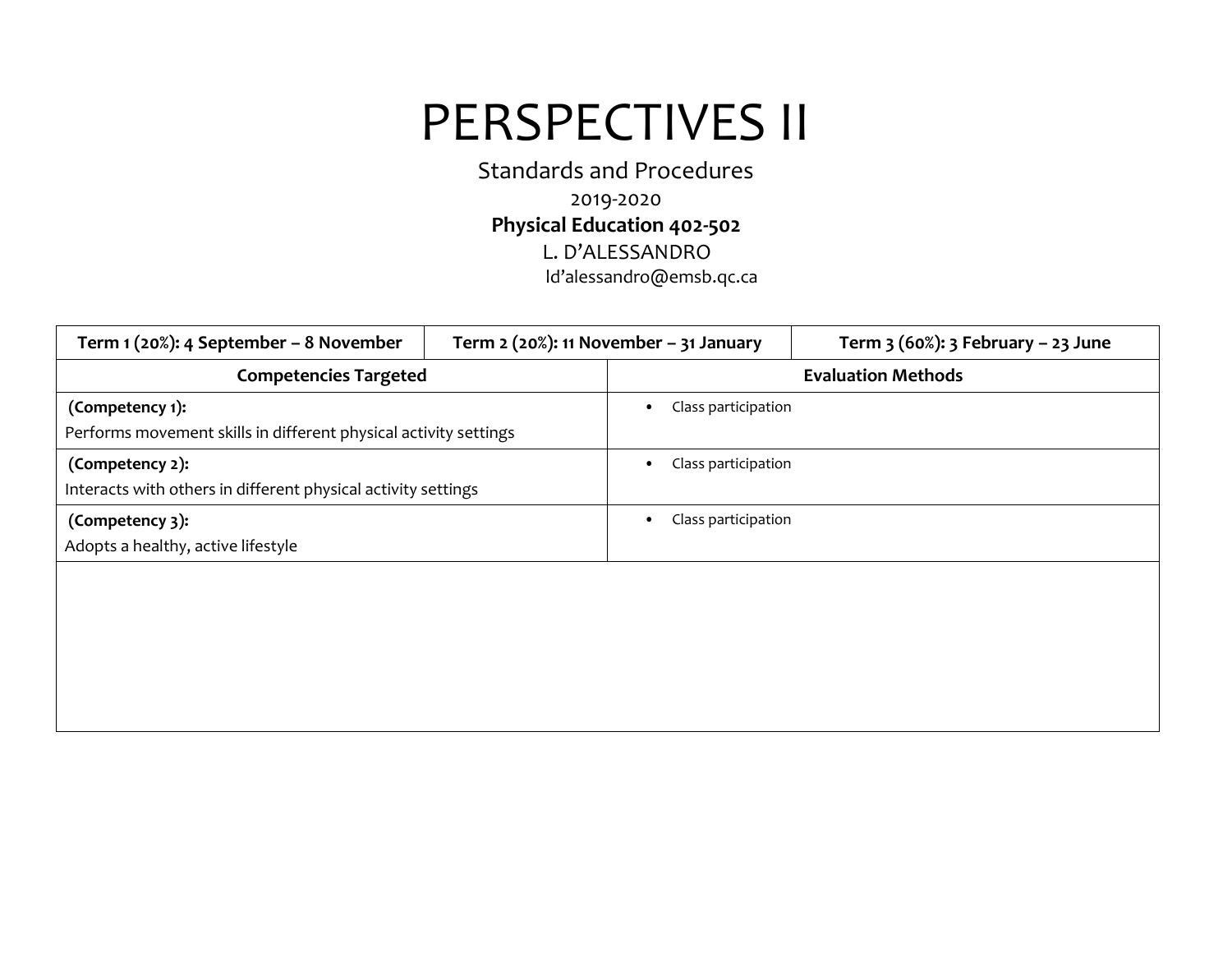# Perspectives II

## Standards and Procedures

### 2020-2021

## **Science & Technology: Secondary IV**

Amanda Ranallo

[aranallo@emsb.qc.ca](mailto:aranallo@emsb.qc.ca)

| Term 1 (50%): September 1– January 22                                                                                                                                                                                                                                                                                                                                                                                                                                                                                                                                                                                                                                                                                                                                                               | Term 2 (50%): January 25-June 23                                                                                                                                                          |
|-----------------------------------------------------------------------------------------------------------------------------------------------------------------------------------------------------------------------------------------------------------------------------------------------------------------------------------------------------------------------------------------------------------------------------------------------------------------------------------------------------------------------------------------------------------------------------------------------------------------------------------------------------------------------------------------------------------------------------------------------------------------------------------------------------|-------------------------------------------------------------------------------------------------------------------------------------------------------------------------------------------|
| <b>Competencies Targeted</b>                                                                                                                                                                                                                                                                                                                                                                                                                                                                                                                                                                                                                                                                                                                                                                        | <b>Evaluation Methods</b>                                                                                                                                                                 |
| Practical (Competency 1):<br>Seeks answers to scientific or technological problems and communicates<br>in the language used in science and technology-40%                                                                                                                                                                                                                                                                                                                                                                                                                                                                                                                                                                                                                                           | Presence and participation in lab setting<br>$\bullet$<br>Ability to follow instruction and work independently/in groups<br>٠<br>Submit lab report<br>$\bullet$<br>Final Lab Exam in June |
| Theory (Competency 2):<br>Makes the most of his/her knowledge of science and technology and<br>communicates in the language used in science and technology - 60%                                                                                                                                                                                                                                                                                                                                                                                                                                                                                                                                                                                                                                    | Classwork: Research, conferencing with teacher, practice worksheets<br>٠<br>In class tests<br>٠<br>Teacher created midterm exam in January<br>Ministry exam in June                       |
| At The End Of Terms 1 & 2:<br>Competency 1 Lab Topics:<br>Safety and Materials, Density and Identification of Matter, Building a Model of an Atom, Oxidization of Copper, Building Basic Circuits, Electromagnets by building<br>headphones<br>Competency 2 Theory Topics:<br>From the Material World: Matter and Energy, Atoms, Ions and the Periodic Table, Chemical Reactions and Balancing Chemical Equations, Solutions and Concentration<br>At The End Of Term 3:<br>Competency 1 Lab Topics:<br>The Rock Cycle, Technology & Building Materials, Building a mini catapult, Final Lab Exam Review<br>Competency 2 Theory Topics:<br>From Earth and Space: The Greenhouse Effect, Ocean Currents, Earth Resources<br>From Technology: Materials, Constraints, Motion Systems, Guiding Controls |                                                                                                                                                                                           |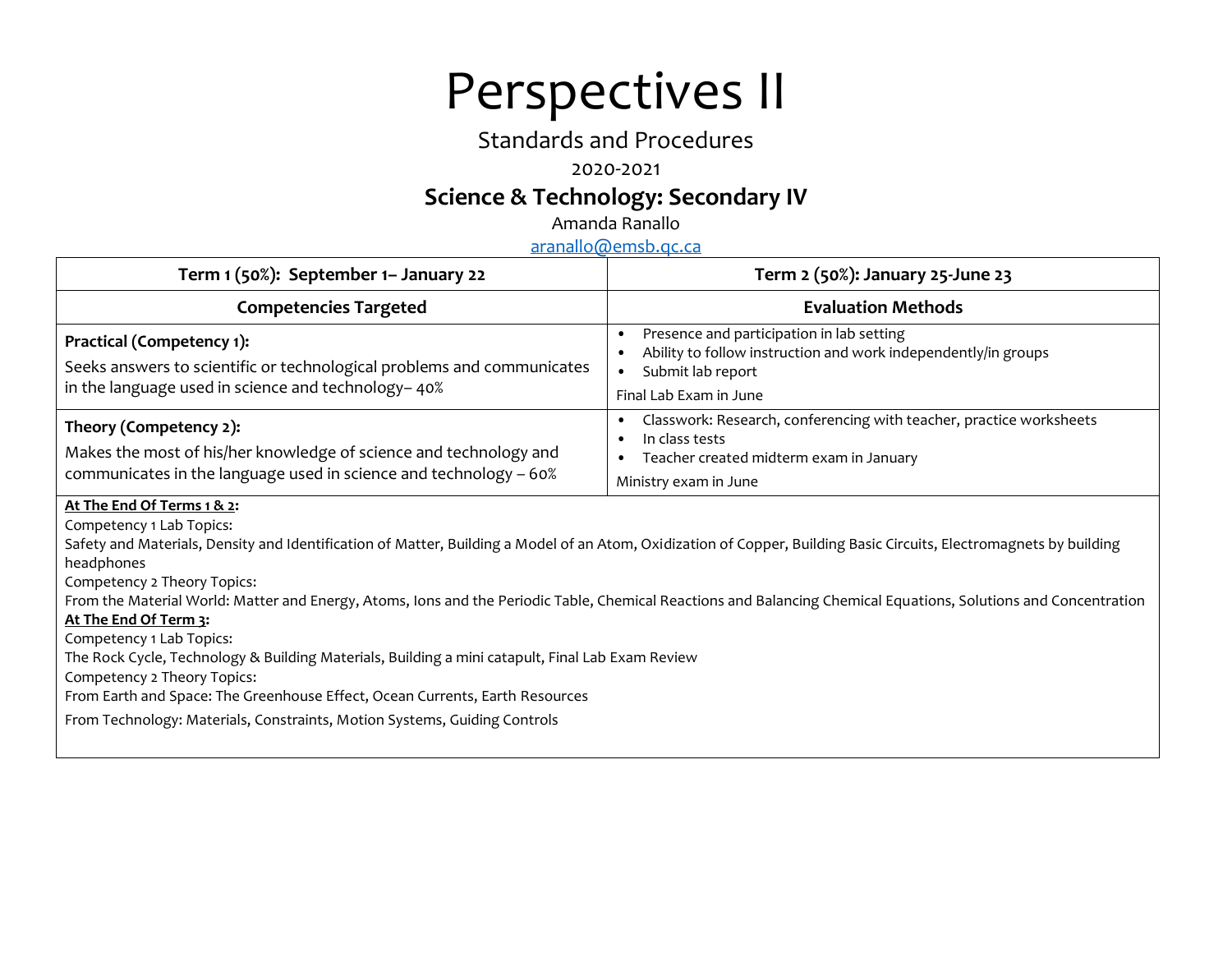# Perspectives II

## Standards and Procedures 2020-2021

## **Mathematics: Secondary IV**

Amanda Ranallo Marc Tetrault [aranallo@emsb.qc.ca](mailto:aranallo@emsb.qc.ca) [mtetrault@emsb.qc.ca](mailto:mtetrault@emsb.qc.ca)

| Term 1 (50%): September 1– January 22                  | Term 2 (50%): January 25-June 23                                                                         |
|--------------------------------------------------------|----------------------------------------------------------------------------------------------------------|
| <b>Competencies Targeted</b>                           | <b>Evaluation Methods</b>                                                                                |
| Solves a Situational Problem (Competency 1):<br>$-30%$ | Only evaluated in terms 2 and 3<br>In class, based on board created final exam models<br>June Final Exam |
| Uses Mathematical Reasoning (Competency 2):<br>$-70%$  | • Classwork and tutorials<br>In class tests<br>January midterm exam & June final exam                    |
| At The End Of Terms 1 & 2:                             |                                                                                                          |

Selected topics from previous courses will be covered including algebra, Cartesian plane and order of operations

- Topics covered: Functions, Linear Equations, System of Equations, Analytic Geometry
- Board written midterm exam end of January
- Weekly after school tutorials are mandatory for each student
- **At The End Of Term 3:**
- Topics covered: Triangles and Trigonometry, Correlation, Percentile and Mean deviation
- Review and Final Exam Preparation
- Practice Exam end of May
- Weekly after school tutorials continue as required
- Two final exams in June for each competency

Final grade for course given by the Ministry of Education in July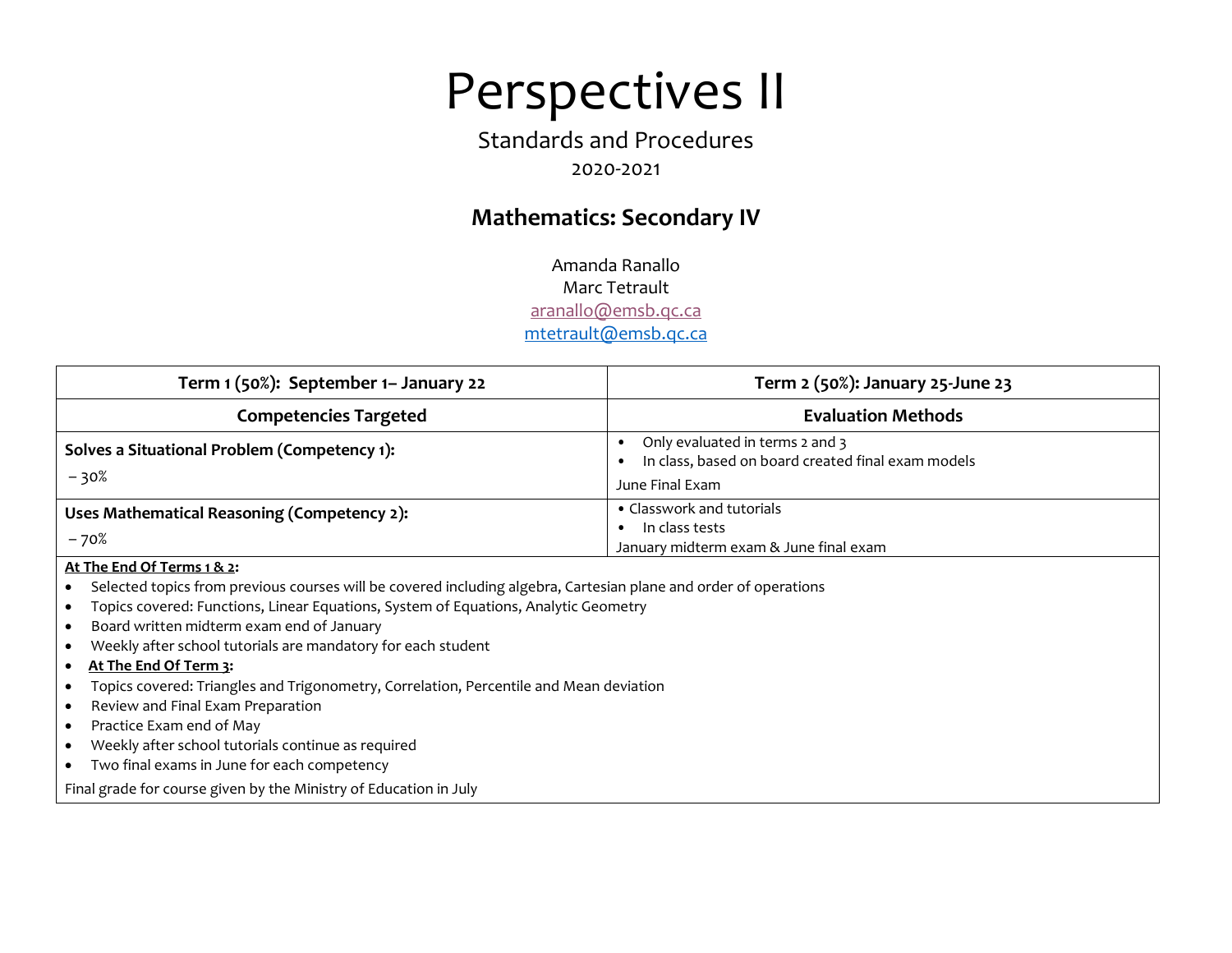Standards and Procedures

2019-2020

**Visual Arts Secondary 4 & 5**

Amanda Ranallo & Marc Tetrault

[aranallo@emsb.qc.ca](mailto:aranallo@emsb.qc.ca) / [mtetrault@emsb.qc.ca](mailto:mtetrault@emsb.qc.ca)

| Term 1 (50%): September 1– January 22                                                         | Term 2 (50%): January 25-June 23                                                                                                          |
|-----------------------------------------------------------------------------------------------|-------------------------------------------------------------------------------------------------------------------------------------------|
| <b>Competencies Targeted</b>                                                                  | <b>Evaluation Methods</b>                                                                                                                 |
| Creates personal images (Competency 1):<br>35%<br>Creates media images (Competency 1):<br>35% | Self-portraits<br>Original Production (clay sculptures, painting, masks)<br>Collages<br>Multimodal productions<br>Photography/videography |
| Appreciates images (Competency 2):<br>30%<br>At The End Of Terms 1 & 2:                       | Group discussion<br>Post-production reflection<br>Art-based Outings (museums, exhibitions, etc.)                                          |

Produces a variety of art products while experimenting with various mediums.

#### **At The End Of Term 3:**

Produces a variety of art products while experimenting with various mediums.

Recognizes and understands the application of different mediums. Has a stronger appreciation for their own and others' artwork.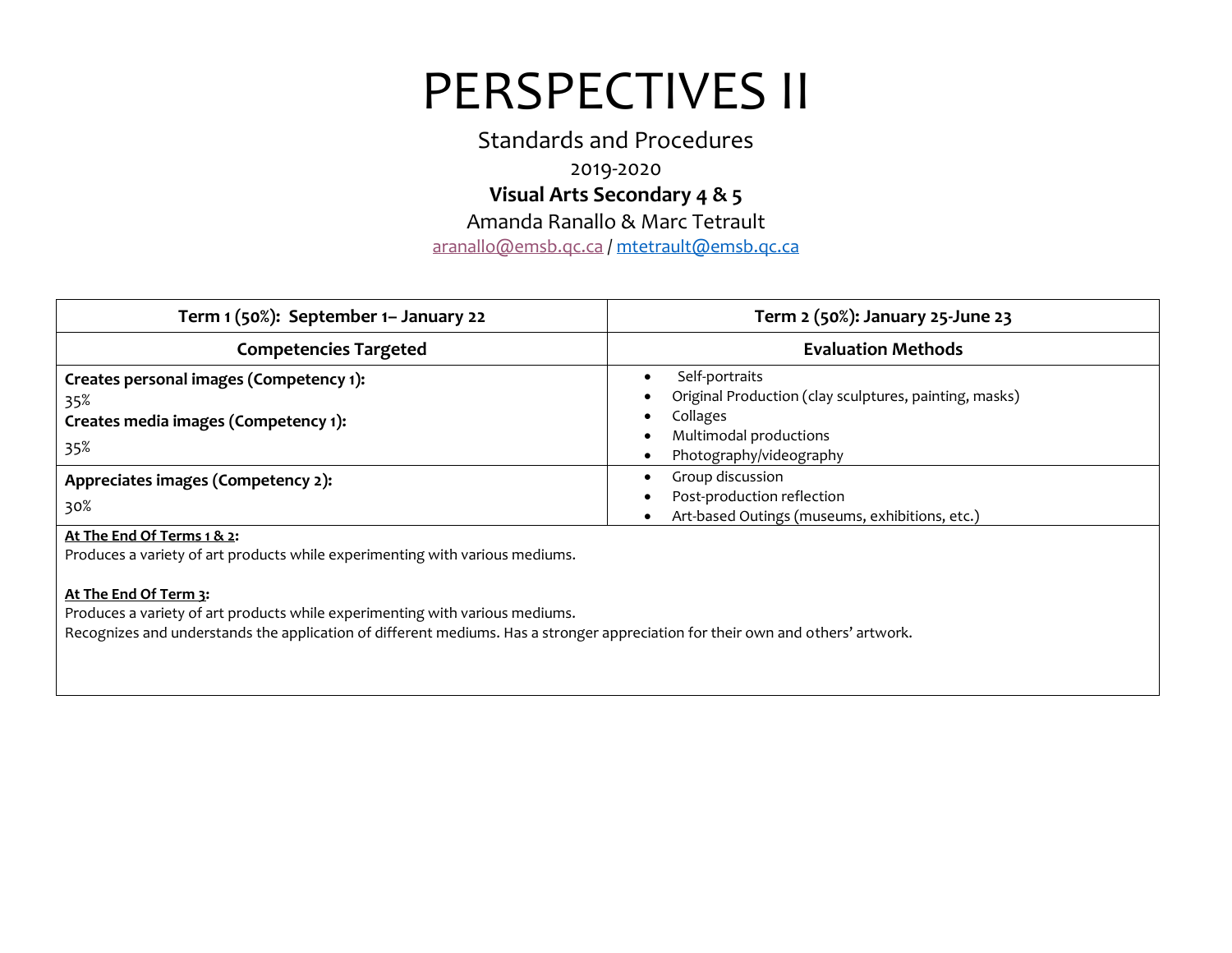# Perspectives II

## Standards and Procedures 2019-2020 ENGLISH LANGUAGE ARTS

## **636-406 and 506**

Heather L. Morrison [hmorrison@emsb.qc.ca](mailto:hmorrison@emsb.qc.ca) Marc Tetrault mtetraul[t@emsb.qc.ca](mailto:arannallo@emsb.qc.ca)

|                                               |     | Term 2 (50%): January 25- June 24                                                                                                                                                                            |  |
|-----------------------------------------------|-----|--------------------------------------------------------------------------------------------------------------------------------------------------------------------------------------------------------------|--|
| <b>Competencies Targeted</b>                  |     | <b>Evaluation Methods</b>                                                                                                                                                                                    |  |
| Uses Language / Talk to Communicate and Learn | 33% | 5 Pillars of Great Talk (Initiate; Justify; Extend; Clarify; Challenge)<br>Current Events and Class Discussions<br><b>Situating Our Learning</b><br>Inquiry                                                  |  |
| <b>Reads and Listens to Texts</b>             | 33% | Interactive Note-Books (Evidence of Reading, Thinking and Learning)<br>(Thinking About, Within, and Beyond the Text)<br>Various Reading Strategies including Stop. Notice & Note<br><b>Reading Responses</b> |  |
| Produces Spoken, Written and Media Texts      | 33% | Interactive Notebooks<br>Pre-Writing, Writing, Revision / Crafting<br>Empower: Brain Frames<br>6 + 1 Traits of Writing                                                                                       |  |

#### **At The End Of Terms 1 & 2:**

The ultimate goal is for students to increase their knowledge of the world and develop empathy by engaging with experiences and perspectives beyond their own. To be able to access, analyze and evaluate various texts and to be able to express oneself with an awareness of audience and purpose and to develop ones unique voice.

#### **At The End Of Term 3:**

In Secondary 4 there will be school exams to prepare the students for the Sec V Ministerial Leaving Exam (9 hours over 3 days) in which they will be asked to write a reading response and article.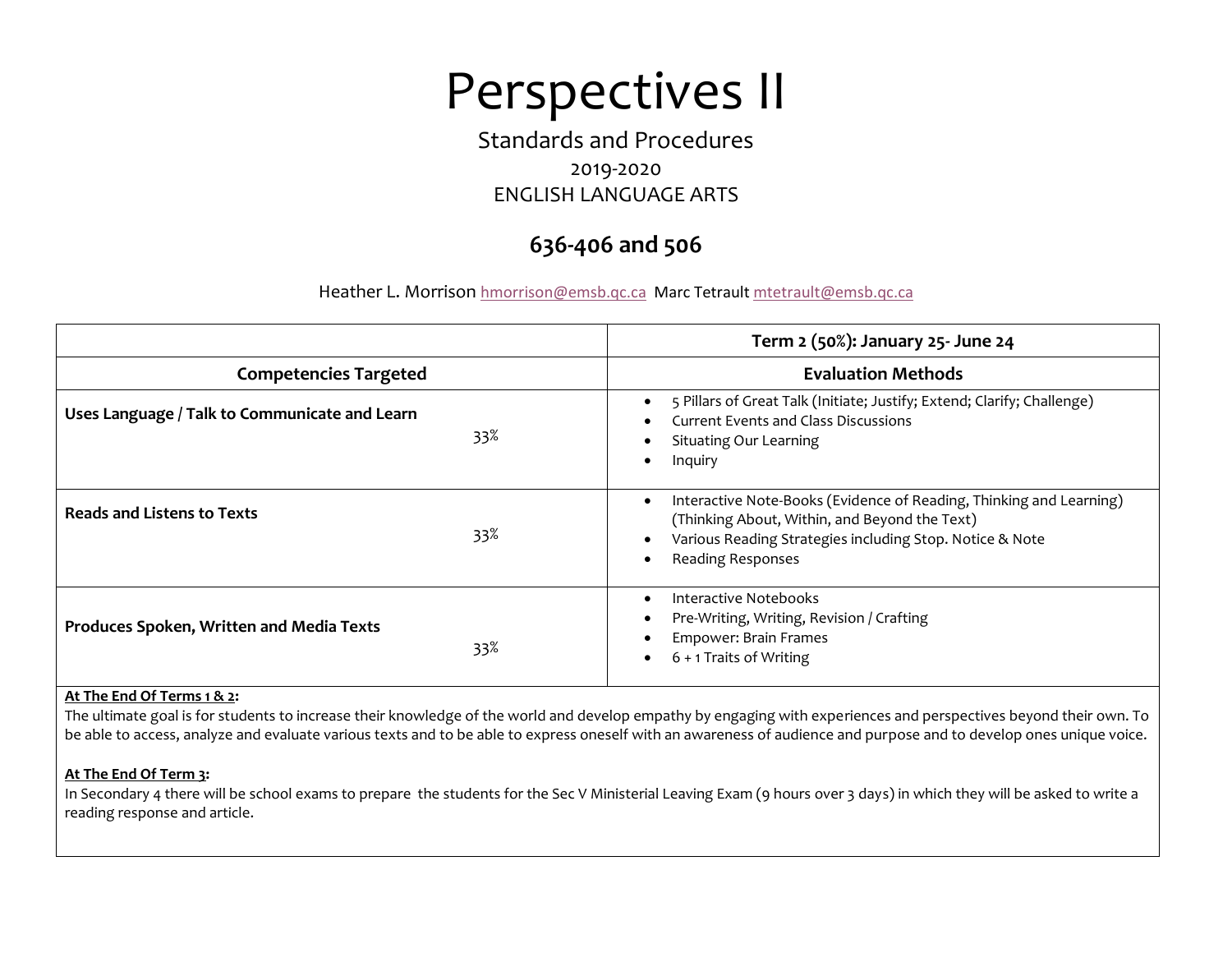# Perspectives II High School

Standards and Procedures

2020-2021

## **Math Sec V**

### Gillian Murray

### [gmurray@emsb.qc.ca](mailto:gmurray@emsb.qc.ca)

| Term $1(20%): 4 September - 7$         | Term 2 (20%): 9 November – 12 February |                                                          | Term $3(60\%)$ : 15 February – 23 |
|----------------------------------------|----------------------------------------|----------------------------------------------------------|-----------------------------------|
| <b>November</b>                        |                                        |                                                          | June                              |
| <b>Competencies Targeted</b>           |                                        | <b>Evaluation Methods</b>                                |                                   |
| Competency 1:                          |                                        | In class assignments, exit cards, and notes              |                                   |
| Solves a Situational Problem - 30%     |                                        | Quizzes, Tests, Midyear January exam and Final June exam |                                   |
| Competency 2:                          |                                        | In class assignments, exit cards, and notes              |                                   |
| Uses Mathematical Reasoning-70%        |                                        | Quizzes, Tests, Midyear January exam and Final June exam |                                   |
| ---- - - - - -<br>$\sim$ $\sim$ $\sim$ |                                        |                                                          |                                   |

#### **At The End Of Terms 1 & 2:**

Students will study the following topics: System of Inequalities, Graph Theory, Social Theory and Voting procedures, and Equivalent Figures and Cosine law.

#### **At The End Of Term 3:**

Students will study Financial Mathematics and Probability. Students will also review all topics in preparation for the final exam in June.

#### **Resources Used:**

Students will be using material prepared by the teacher with support from Visions Cultural, Social and Technical textbook and Math 3000 for 504CST.